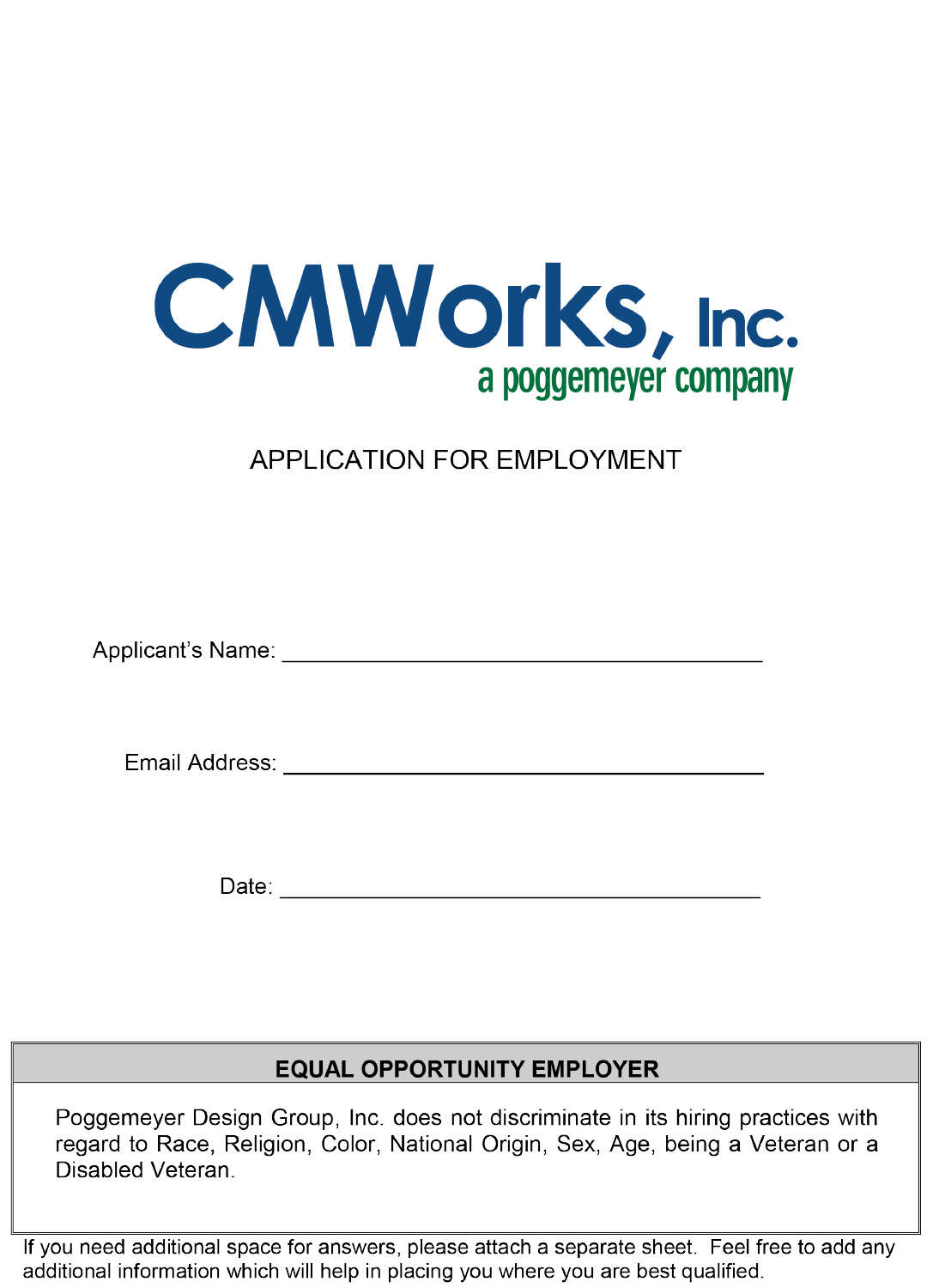| PERSONAL INFORMATION                                   |                                                           |  |
|--------------------------------------------------------|-----------------------------------------------------------|--|
| Name:                                                  |                                                           |  |
|                                                        |                                                           |  |
| Last<br>First                                          | Middle                                                    |  |
| <b>Present Address:</b>                                |                                                           |  |
|                                                        |                                                           |  |
| Street<br>City<br>Home Phone:                          | Zip Code<br>State<br>No. Years Lived at Present Address:  |  |
|                                                        | Driver's License No./State:                               |  |
|                                                        | <b>JOB INTEREST</b>                                       |  |
| <b>Classification of Work Desired:</b>                 |                                                           |  |
| Full-Time: Part-Time: _______                          | Rate of Pay Desired: _______________<br>/Hr.              |  |
| What is your ultimate career goal?                     |                                                           |  |
|                                                        |                                                           |  |
|                                                        | <b>EDUCATIONAL BACKGROUND</b>                             |  |
| Name/Location                                          | From/To<br>Degree                                         |  |
| High School:                                           |                                                           |  |
| College(s):                                            |                                                           |  |
| Graduate School:                                       |                                                           |  |
| <b>Technical/Business</b><br>School:                   |                                                           |  |
| Other:                                                 |                                                           |  |
| Now Attending:                                         | Undergraduate School: Caraduate School: Changes Monplete: |  |
| Scholastic Honors, Scholarships, Assistantships, etc.: |                                                           |  |
| <b>UNITED STATES ARMED FORCES</b>                      |                                                           |  |
| Branch of U.S. Services:                               | Active Duty:<br>To:                                       |  |
| <b>NO</b><br>Disabled Veteran:<br><b>YES</b>           | Vietnam Era Veteran:<br>YES<br><b>NO</b>                  |  |
| Major Duties:                                          |                                                           |  |
| Service Schools Attended:                              |                                                           |  |
|                                                        |                                                           |  |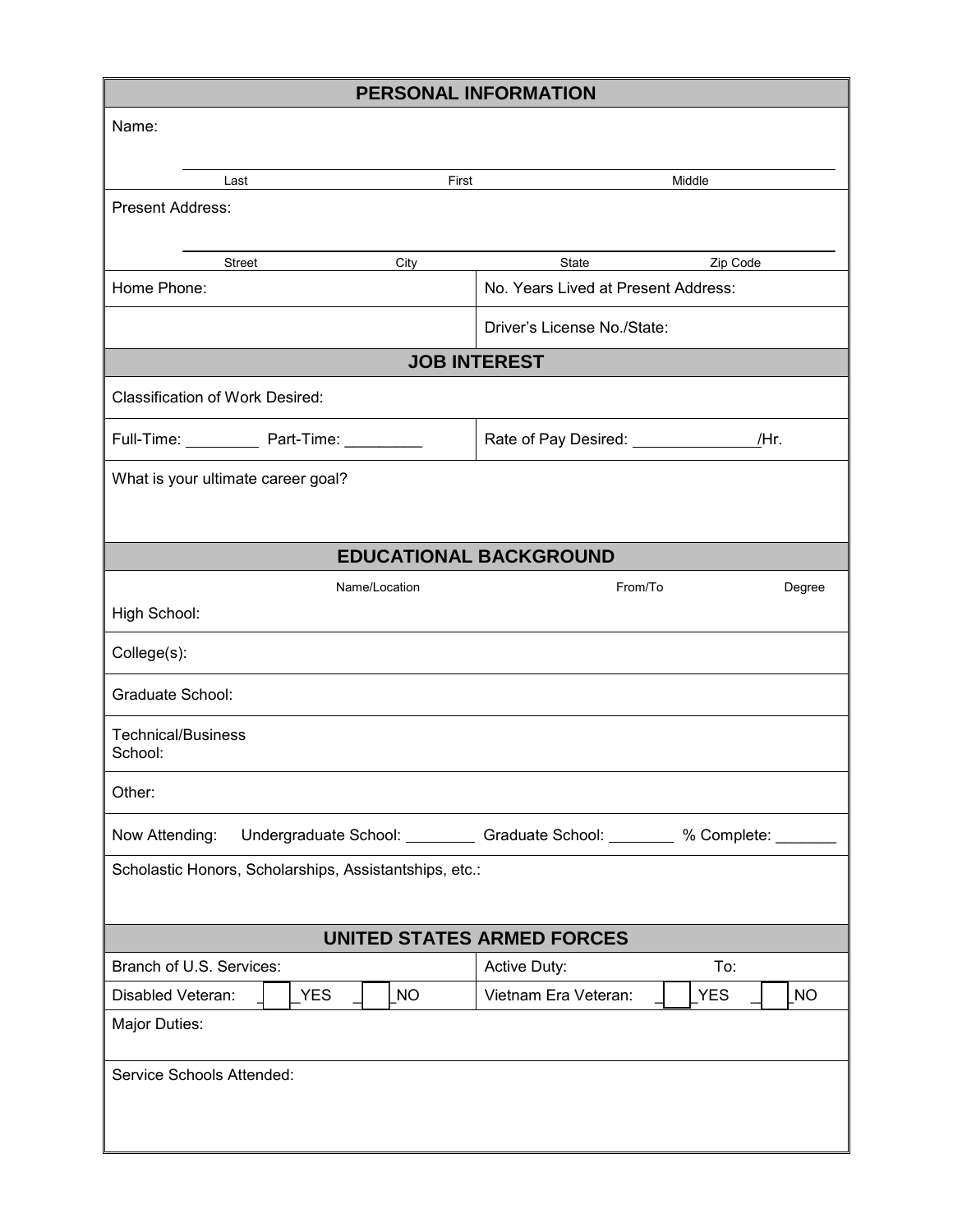| <b>EMPLOYMENT HISTORY</b>                                                                         |     |                      |            |         |
|---------------------------------------------------------------------------------------------------|-----|----------------------|------------|---------|
| Please list in order beginning with LAST employer.                                                |     |                      |            |         |
| From:                                                                                             | To: |                      | Job Title: |         |
| Supervisor's<br>Name:                                                                             |     | Telephone<br>Number: |            | Salary: |
| Company:                                                                                          |     |                      |            |         |
| Address:                                                                                          |     |                      |            |         |
| Reason for Leaving:                                                                               |     |                      |            |         |
| Description of Duties (Indicate significant responsibilities, accomplishments and contributions): |     |                      |            |         |
| From:                                                                                             | To: |                      | Job Title: |         |
| Supervisor's<br>Name:                                                                             |     | Telephone<br>Number: |            | Salary: |
| Company:                                                                                          |     |                      |            |         |
| Address:                                                                                          |     |                      |            |         |
| Reason for Leaving:                                                                               |     |                      |            |         |
| Description of Duties (Indicate significant responsibilities, accomplishments and contributions): |     |                      |            |         |
| From:                                                                                             | To: |                      | Job Title: |         |
| Supervisor's<br>Name:                                                                             |     | Telephone<br>Number: |            | Salary: |
| Company:                                                                                          |     |                      |            |         |
| Address:                                                                                          |     |                      |            |         |
| Reason for Leaving:                                                                               |     |                      |            |         |
| Description of Duties (Indicate significant responsibilities, accomplishments and contributions): |     |                      |            |         |
| From:                                                                                             | To: |                      | Job Title: |         |
| Supervisor's<br>Name:                                                                             |     | Telephone<br>Number: |            | Salary: |
| Company:                                                                                          |     |                      |            |         |
| Address:                                                                                          |     |                      |            |         |
| Reason for Leaving:                                                                               |     |                      |            |         |
| Description of Duties (Indicate significant responsibilities, accomplishments and contributions): |     |                      |            |         |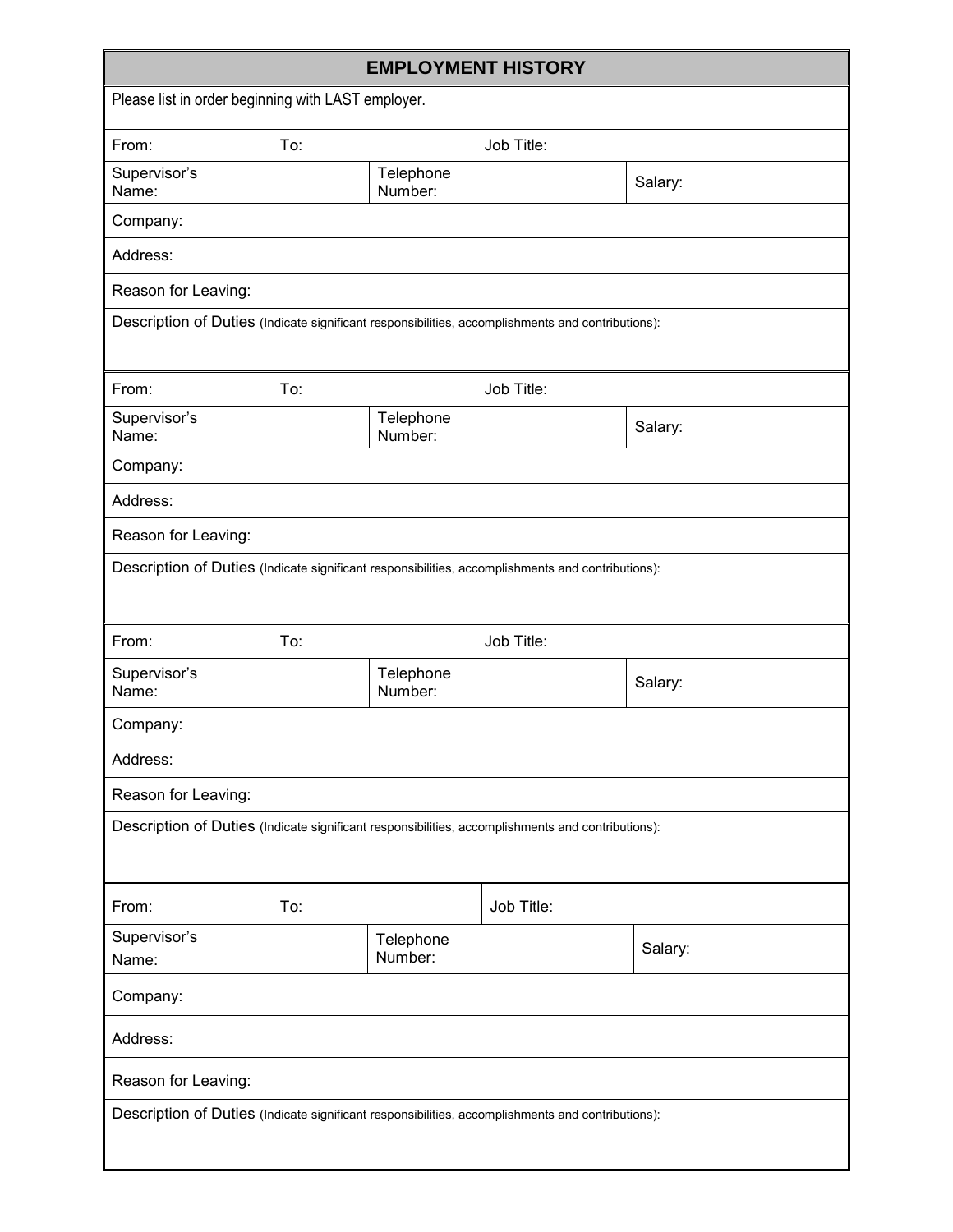| <b>EMPLOYMENT HISTORY</b>                                                                         |                      |            |         |  |
|---------------------------------------------------------------------------------------------------|----------------------|------------|---------|--|
| Please list in order beginning with LAST employer.                                                |                      |            |         |  |
| To:<br>From:                                                                                      |                      | Job Title: |         |  |
| Supervisor's<br>Name:                                                                             | Telephone<br>Number: |            | Salary: |  |
| Company:                                                                                          |                      |            |         |  |
| Address:                                                                                          |                      |            |         |  |
| Reason for Leaving:                                                                               |                      |            |         |  |
| Description of Duties (Indicate significant responsibilities, accomplishments and contributions): |                      |            |         |  |
| To:<br>From:                                                                                      |                      | Job Title: |         |  |
| Supervisor's<br>Name:                                                                             | Telephone<br>Number: |            | Salary: |  |
| Company:                                                                                          |                      |            |         |  |
| Address:                                                                                          |                      |            |         |  |
| Reason for Leaving:                                                                               |                      |            |         |  |
| Description of Duties (Indicate significant responsibilities, accomplishments and contributions): |                      |            |         |  |
| To:<br>From:                                                                                      |                      | Job Title: |         |  |
| Supervisor's<br>Name:                                                                             | Telephone<br>Number: |            | Salary: |  |
| Company:                                                                                          |                      |            |         |  |
| Address:                                                                                          |                      |            |         |  |
| Reason for Leaving:                                                                               |                      |            |         |  |
| Description of Duties (Indicate significant responsibilities, accomplishments and contributions): |                      |            |         |  |
| <b>PROFESSIONAL ACTIVITY</b>                                                                      |                      |            |         |  |
| List professional registrations by state and number<br>Engineering:                               |                      |            |         |  |
| Architecture:                                                                                     |                      |            |         |  |
| Surveying:                                                                                        |                      |            |         |  |
| <b>Other Certifications:</b>                                                                      |                      |            |         |  |
| Publications:                                                                                     |                      |            |         |  |
| Professional Society Memberships:                                                                 |                      |            |         |  |